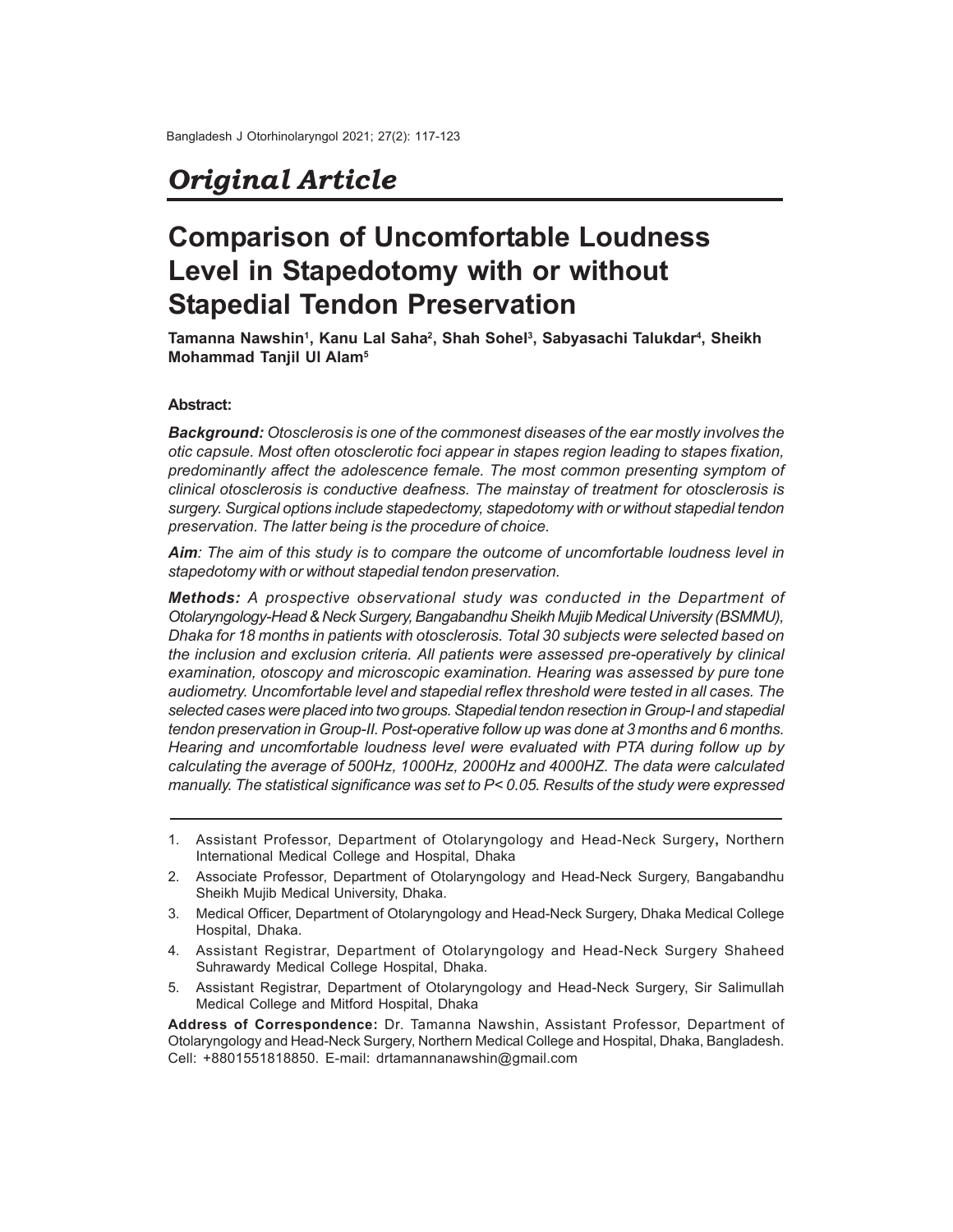*as mean, standard deviation (± SD), frequency and percentages. Means and standard deviations were reported for continuous variables. Frequencies and percentages were reported for categorical variables. Unpaired Student's t test was done to compare the continuous variables and Chi Square test was done to compare the categorical variables.*

*Results: In this study preoperative average ABG for group I and group II were 35 ± 4.57 dB and 34 ± 4.17 dB respectively. In group I, post operative average ABG after 3 months and 6 months were 14 ± 3.7 dB and 13±3.3 dB respectively. Post operative average ABG after 3 months was 13 ± 5.7 dB and was 12 ± 4.4 dB for group II. But the hearing improvement between two groups was not statistically significant. In case of preoperative mean UCL was 95 ± 1.8 dB and 96 ± 2.5 dB for group I and group II respectively. Postoperative mean UCL after 3 months was 96 ± 3.57 dB and after 6 months was 99 ± 6.28 dB in group I. For group II, postoperative mean UCL after 3 months and 6 months was 107±4.2 dB and 113 ± 3.2 dB respectively. Here mean UCL was on average 11 dB higher for group II in 3 months and additional 6 dB improvement noted after 6 months, but show minimal change in group I. This finding was statistically significant. Conclusion: Preservation of the stapedial tendon is the choice in the surgical treatment of otosclerosis which helps to improve functional outcomes as well as to provide the more physiologic protection of middle ear. Postoperative discomfort threshold levels were increased in patients who had their stapedial tendon restored.*

*Key words: Otosclerosis, stapedotomy, Stapedial tendon preservation stapedotomy, Stapedial tendon resection stapedotomy, Loudness discomfortable level.*

## **Introduction:**

Otosclerosis is a clinico-pathological condition which occurs due to abnormal bone resorption and formation at the oval window, and it causes fixation of stapes footplate $^{\sf 1}.$  It is one of commonest causes of conductive hearing loss in adult population with intact tympanic membrane<sup>2</sup> . It is an autosomal dominant hereditary disease with incomplete penetrance and varied expression. It is an ankylosis of the stapes to the margins of the oval window3,4 .

Otosclerosis is more common in Caucasians and Asians than in Africans. Though definite etiology of otosclerosis is still not identified, some factors associated with it such as pregnancy and measles virus, have been reported in various literatures<sup>5</sup>. The period of onset is mainly between 20 to 45 years of age, with a higher prevalence in women than in men. It occurs approximately twice as often in women than men<sup>6</sup>. It usually aûects both ears (85% - 90%)<sup>7,8</sup>.

At the end of  $19<sup>th</sup>$  century stapedial surgery as stapedectomy was started by Kassel et al. The mobilization of the stapes to treat otosclerosis was firstly advocated by Rosen in 1952. Shea revolutionized the otosclerosis surgery in 1958, initially as stapedectomy then stapedotomy<sup>9</sup>.

Silverstein et al, had conducted the study to see the difference in hearing outcome and uncomfortable loudness level between stapedial tendon preservation and resection stapedotomy. There was a conclusion that the stapedial tendon should be preserved whenever possible during stapes surgery $^{10}$ .

Among various surgical techniques including stapedectomy or stapedotomy, the surgical choice for otoslerosis is stapedotomy. Stapedotomy is relatively easier, less traumatic, shorter duration surgery, has fewer complications than stapedectomy<sup>11</sup>. The stapedial tendon preservation stapedotomy may have advantages of cochlear protection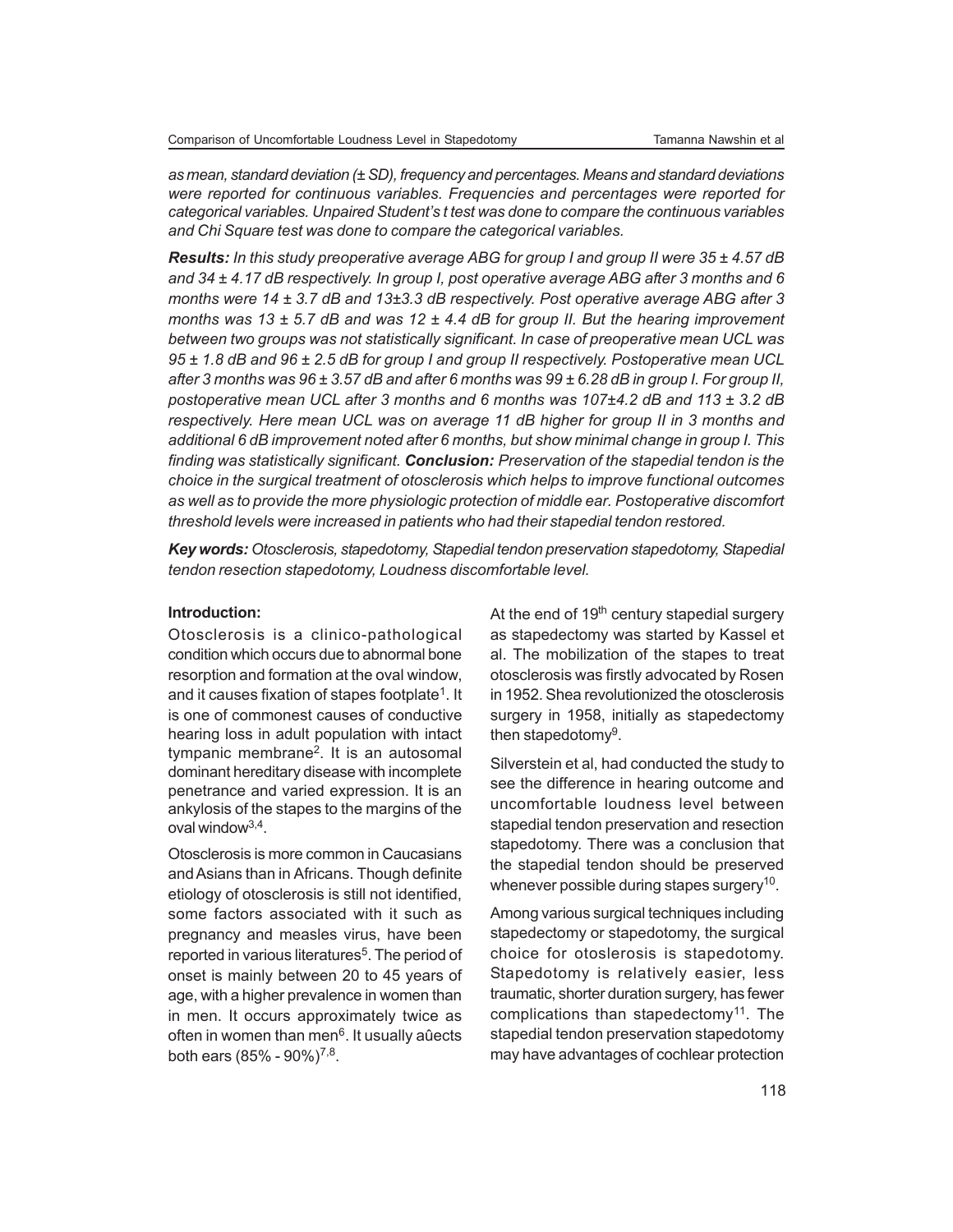during intense noise. Stapedial reflex produced by the contraction of stapedial muscle, which can produce a low frequency filter function help to protect against acoustic trauma, and serve for a better hearing in noise<sup>12</sup>. It may help in preservation of the vascularity that prevents the necrosis of long process of incus by ischemia thereby preventing the prosthesis displacement<sup>13</sup>. Audiometric test showed similar type of hearing outcome whether the tendon is preserved or not<sup>12</sup>. In the recent years, stapedial tendon preservation surgery has been advocated by some surgeons in hopes of obtaining better functional outcomes<sup>11,14</sup>.

### **Methods:**

This is a prospective observational type of study conducted in the Department Otolaryngology – Head & Neck surgery, Bangabandhu Sheikh Mujib Medical University, Dhaka from January 2019 to June 2020. After obtaining clearance and approval from Institutional Review Board, 30 patients (15 in each group) of otosclerosis, fulfilled the inclusion and exclusion criteria, were selected for the study. Inclusion criteria were: a) Diagnosed cases of otosclerosis by clinical examination and audiometric tests, b) Age - 18 to 50 years, c) Characteristic changes in audiogram (air–bone gap at least 20 dB) and exclusion criteria were: a) Patients with sensorineural hearing loss b) Patients present with muscular dystrophy and neurogenic muscular atrophies c) Patients with only hearing ear and d) Patients were not fit for general anesthesia . All patients with a clinical diagnosis of otosclerosis underwent a detailed clinical examination including otoscopic and microscopic examination and all findings were recorded. Audiological evaluation was done by pure tone audiometry, impedance audiometry, and stapedial reflex threshold. Selected patients were treated by two different surgical procedures. One group of patients was submitted to stapedotomy without tendon preservation (group I) and another stapedotomy with tendon preservation (group II). An informed written consent was taken before operation. Operation was performed under general anesthesia. Stapedotomy was carried out by transcanal incision or endaural incision. Then tympanomeatal flap was elevated. The mobility of malleus, incus and stapes were checked in both cases. Posterosuperior bony meatal was scooped and or drilled to proper visualiz the long process of incus, horizontal segment of facial nerve canal, pyramid, stapedial tendon and foot plate. Then in tendon resection stapedotomy the following steps were followed as- stapedial tendon was cut by microscisser, incudostapedial joint was disconnected, then posterior and anterior crurotomy was done, stapes superstructure was removed. Stapedotomy was made on posterior one third of footplate with 0.7mm diamond skeeter burr. After measuring the distance between long process of incus and stapedotomy hole a Teflon piston prosthesis (according to the size of measuring rod) was placed between long process of incus and stapedotomy hole, and few pieces of fat or gelfoam was placed around stapedotomy hole. Chorda tympani nerve was preserved in most of the cases if possible. Tympanomeatal flap was repositioned. In tendon preservation stapedotomy most of the steps were similar except the preservation of stapedial tendon and incudostapedial joint with remnant stapes superstructure.

Post-operative PTA, impedance audiometry and stapedial reflex threshold were done. Uncomfortable loudness level threshold was recorded at the end of 3months and 6 months. Postoperative A-B gap was noted at 500 Hz, 1000Hz, 2000Hz, 4000Hz.

**Data collection technique:** Data were collected from self-reported questionnaires and history sheet.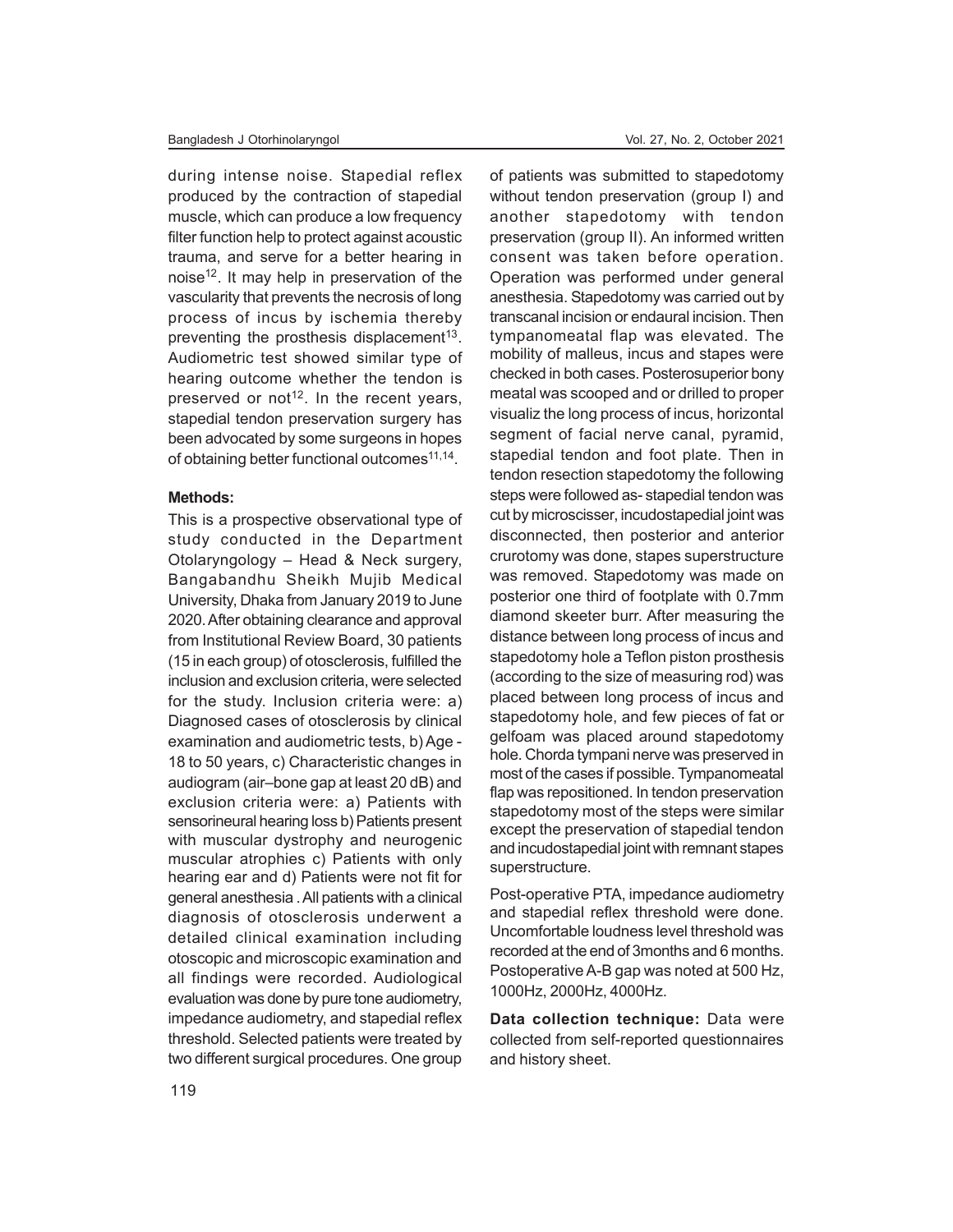**Presentation of data:** After compiling data were arranged and presented in simple ways in tables and figures

 **Statistical analysis:** Data were processed and analyzed by using Microsoft Office 365, Excel 365 (version 2019) software. Data presented as mean±standard deviation (SD) or percentages. Finally, the results were evaluated by using proper statistical test for significance. To compare the data of each parameter before and after operation unpaired student's t-test were used. P value of less than 0.05 was considered statistically significant.

preservation technique were used in 15 patients of each group. Post-operative follow up was done after 3 months and 6 months of surgery.

All results has shown in tables.

# **Table I :**

| Distribution of study subjects according to |  |
|---------------------------------------------|--|
| site of otosclerosis (N=30)                 |  |

| Side  | Group $I(n=15)$ | Group II (n=15) |
|-------|-----------------|-----------------|
| Right | 1(6.7%)         | $2(13.3\%)$     |
| Left  | 1(6.7%)         | 1(6.7%)         |
| Both  | 13 (86.6%)      | 12(80.0%)       |
|       | p value         | p value         |
|       | >0.3            | >0.2            |

# **Results:**

The results of total 30 patients were assessed. Tendon resection and tendon

| Post-operative hearing gain with stapedial tendon resection |                                        |                |                |  |
|-------------------------------------------------------------|----------------------------------------|----------------|----------------|--|
| $ABG$ (dB)                                                  | 3 <sup>rd</sup> month<br>Pre-operative |                | $6th$ month    |  |
|                                                             |                                        | Post-operative | Post-operative |  |
| 0-10 (Excellent)                                            |                                        | U              | 3(20%)         |  |
| 11-20 (Good)                                                |                                        | 14(93.3%)      | 12(80%)        |  |
| 21-30 (Fair)                                                | 3(20%)                                 | 1(6.7%)        |                |  |
| $>30$ (Poor)                                                | 12(80%)                                | 0              |                |  |

| Table II :                                                  |
|-------------------------------------------------------------|
| Post-operative hearing gain with stapedial tendon resection |

#### **Table III :**

*Hearing outcome (ABG) of study subjects in Group I (Stapedial tendon resection group)*

| Preoperative        | Post-operative               |              | Improvement |          |
|---------------------|------------------------------|--------------|-------------|----------|
| $(dB)(Mean \pm SD)$ | $(dB)(Mean \pm SD)$          |              | (dB)        | value    |
| $35 + 4.47$         | After 3 <sup>rd</sup> months | $14 \pm 3.7$ | 21          | < 0.0001 |
|                     | After $6th$ months           | $13 \pm 3.3$ | 22          | < 0.0001 |

# **Table IV :**

*Post-operative hearing gain with stapedial tendon preserve:*

| $ABG$ (dB)       | Pre-operative | 3 <sup>rd</sup> month Post-operative | 6 <sup>th</sup> month Post-operative |
|------------------|---------------|--------------------------------------|--------------------------------------|
| 0-10 (Excellent) |               | $5(33.3\%)$                          | $8(53.3\%)$                          |
| 11-20 (Good)     |               | $7(46.6\%)$                          | 7(46.6%)                             |
| 21-30 (Fair)     | $2(13.3\%)$   | 3(20%)                               |                                      |
| $>30$ (Poor)     | 13(86.6%)     |                                      |                                      |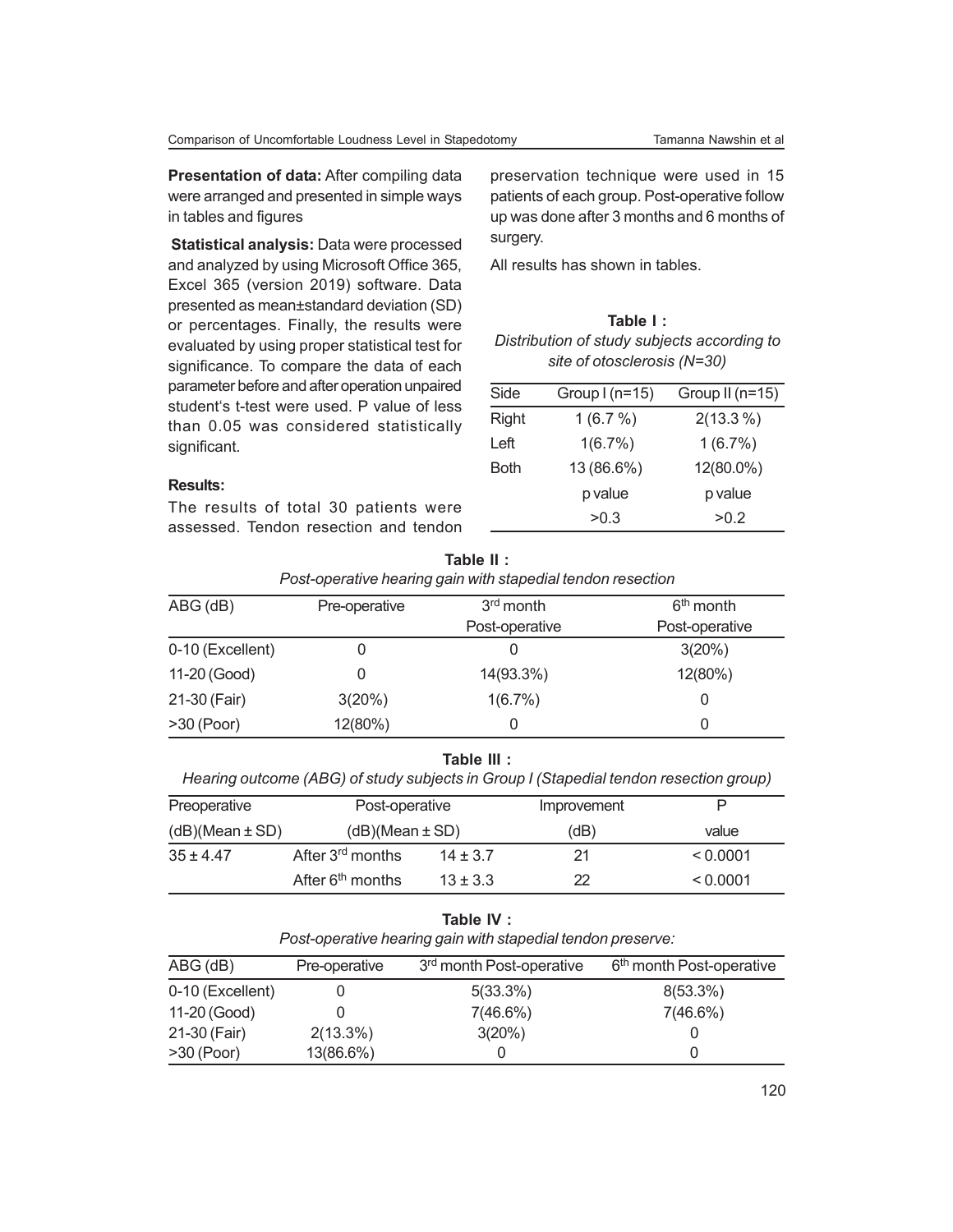#### Bangladesh J Otorhinolaryngol Vol. 27, No. 2, October 2021

**Table V :**

*Hearing outcome (ABG) of study subjects in Group II (Stapedial tendon preservation)*

| Preoperative(dB) | Post-operative              |               | Improvement | P value  |
|------------------|-----------------------------|---------------|-------------|----------|
| (Mean $\pm$ SD)  | $(dB)(Mean \pm SD)$         |               | (dB)        |          |
| $34 + 4.17$      | After 3 <sup>rd</sup> month | $13 \pm 4.17$ | 21          | < 0.0001 |
|                  | After 6 <sup>th</sup> month | $12 + 44$     | 22          | < 0.0001 |

**Table VI :**

*Uncomfortable level (UCL) in Group I (Stapedial tendon resection group)*

| Preoperative (dB) | Post-operative(dB)           |             | Improvement | P        |  |
|-------------------|------------------------------|-------------|-------------|----------|--|
| (Mean $\pm$ SD)   | (Mean $\pm$ SD)              |             | (dB)        | value    |  |
| 95±1.8            | After 3 <sup>rd</sup> months | 96±3.57     |             | < 0.0001 |  |
|                   | After $6th$ months           | $99 + 6.28$ |             | < 0.0001 |  |

**Table VII :** *Uncomfortable level in (UCL) Group II (Stapedial tendon preservation group)*

|                   |                             |                     | Improvement |          |
|-------------------|-----------------------------|---------------------|-------------|----------|
| Preoperative (dB) |                             | Post-operative (dB) |             |          |
| (Mean $\pm$ SD)   | (Mean $\pm$ SD)             |                     | (dB)        | value    |
| $96+2.5$          | After 3 <sup>rd</sup> month | $107+4.28$          | 11          | < 0.0001 |
|                   | After 6 <sup>th</sup> month | $113+3.21$          | 17          | < 0.0001 |

## **Discussion:**

This study was conducted to assess the surgical outcome of stapedotomy with or without stapedial tendon preservation. Action of stapedial tendon is to reduce the incidence of middle ear complication by preserving vascularization, preserving the necrosis by ischemia and maintain the stabilization of prosthesis. On the other hand, it protects the inner ear by damping of excessive vibration of stapes and increasing the stiffness of ossicular chain<sup>15</sup>. The total population in this study was 30 which were divided into two groups. Among them 15 patients were selected in each group. The majority of patient in this study were female, with male female ratio were 2:3 and 1:2 in tendon resection and tendon preservation group respectively.

This finding was like the finding of Al-Husban and Iannella<sup>16,17</sup>. But dissimilar with the findings of Fakir et al, where male was more than female. This difference may be due to demographic variation. Regarding the occupation in the study population were service holders, housewives and students<sup>18</sup>.

Most of the patient in both groups were within 21-30 years of age, with an age range from 18-50 years. But the mean age of tendon resection group was 26.6 years and tendon preservation group were 28.6 years, which was almost like the findings of Harikumar and Kumar<sup>1</sup>.

Preoperative average ABG for tendon resection was 35±4.57 dB with a range of 28 to 45 dB. The average post-operative ABG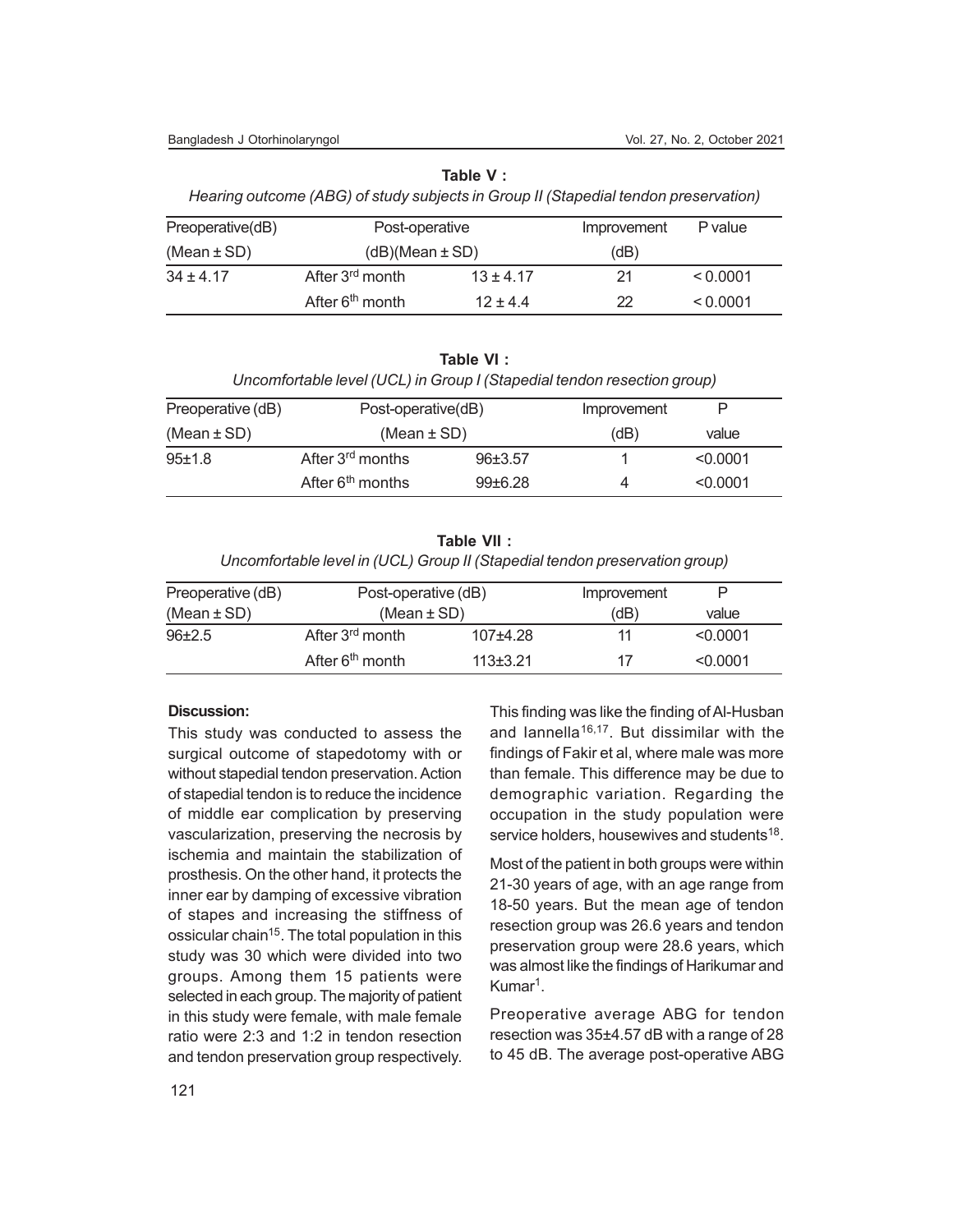after 3rd months was 14±3.7 dB with a range 10-22 dB. After  $6<sup>th</sup>$  months was 13 $\pm$ 3.3 dB with a range of 10 to 20 dB.

Preoperative average ABG for tendon preservation was 34±4.17 dB with a range of 25-42 dB. The average post operative ABG after 3rd month was 13±5.7 dB and a range of 6-23 dB and after  $6<sup>th</sup>$  month was 12 $\pm$ 4.4dB and a range of 6-20 dB . There was significant postoperative hearing improvement in both groups.

But there was no statically significant hearing improvement noted between stapedotomy with or without tendon preservation. This finding of study was correlated with the study conducted by Arnold et al<sup>12</sup> and Vallejo et al $^{13}$ .

In the study preoperative mean UCL for tendon resection group was 95±1.8 dB and with a range of 94 to 98 dB. The post operative UCL after 3<sup>rd</sup> months was 96±3.57 dB with a range from 95 to 100 dB and after  $6<sup>th</sup>$  months 99 $\pm$ 6.28 dB with a range from 98 to 100 dB.

Preoperative mean UCL for tendon preservation group was 96±2.5 dB with a range of 92 to 100dB.The post operative UCL after 3rd months was 107±4.2 dB with a range of 105 to 110 dB and after  $6<sup>th</sup>$  months was 113±3.2 dB with a range of 111 -117 dB. Here mean UCL was on average 11 dB higher for tendon preservation group in 3<sup>rd</sup> months of surgery and additional 6 dB improvement noted after 6 months but show minimal change in tendon resection stapedotomy.

This finding of stapedial tendon preservation stapedotomy was statistically significant which was quite similar to finding of Silverstain et al<sup>10</sup> Gross et al<sup>14</sup> and Rasmy et al<sup>20</sup>.

### **Conclusion:**

Stapedotomy is the definite surgical treatment for otosclerosis. Stapedial tendon preservation shows better outcome of uncomfortable loudness level than stapedial tendon resection stapedotomy. So, preservation of stapedial tendon should be tried whenever it is possible.

#### **References:**

- 1. Crompton M, Cadge BA, Ziff JL, Mowat AJ, Nash R, Lavy JA, Powell HR, Aldren CP, Saeed SR, Dawson SJ. The epidemiology of otosclerosis in a British cohort. Otol Neurotol 2019 ;40(1):22.
- 2. Mydrusan A, Yrdumi T, Drymulon B. Fallopian Otosclerosis: A New Surgical Approach. Preliminary Results. Austin J Otolaryngol 2018;5(2):1105.
- 3. Dall C, Teixeira VN, Dall DP, Rosito LP. Results of stapes surgery for otosclerosis with two kinds of prothesis in residency training. Brazilian journal of otorhinolaryngology. 2008;74(6):826-32.
- 4. Hancý D, Sözen T, Kayahan B, Saraç S, Sennaroðlu L. Stapes Surgery Outcomes: The Practice of 35 Years. Turkish Archives of Otolaryngology/Türk Otolarengoloji Arsivi. 2014 ;52(4).
- 5. Adedeji TO, Indorewala S, Indorewala A, Nemade G. Stapedotomy and its effect on hearing–our experience with 54 cases. African health sciences. 2016;16(1):276-81.
- 6. El Sharkawy A, El-Kotb M, Mokbel K, Tawabe MA. Stapes suprastructure preservation by decapitation technique in management of stapedial otosclerosis. Five years follow up. Egyptian Journal of Ear, Nose, Throat and Allied Sciences. 2011;12(1):21-4.
- 7. Kujala J 2009.Modern surgical treatment of otosclerosis [Thesis]. [Finland]: University of Helsinki.
- 8. Kolo ES, Ramalingam R. Hearing results in adults after stapedotomy.